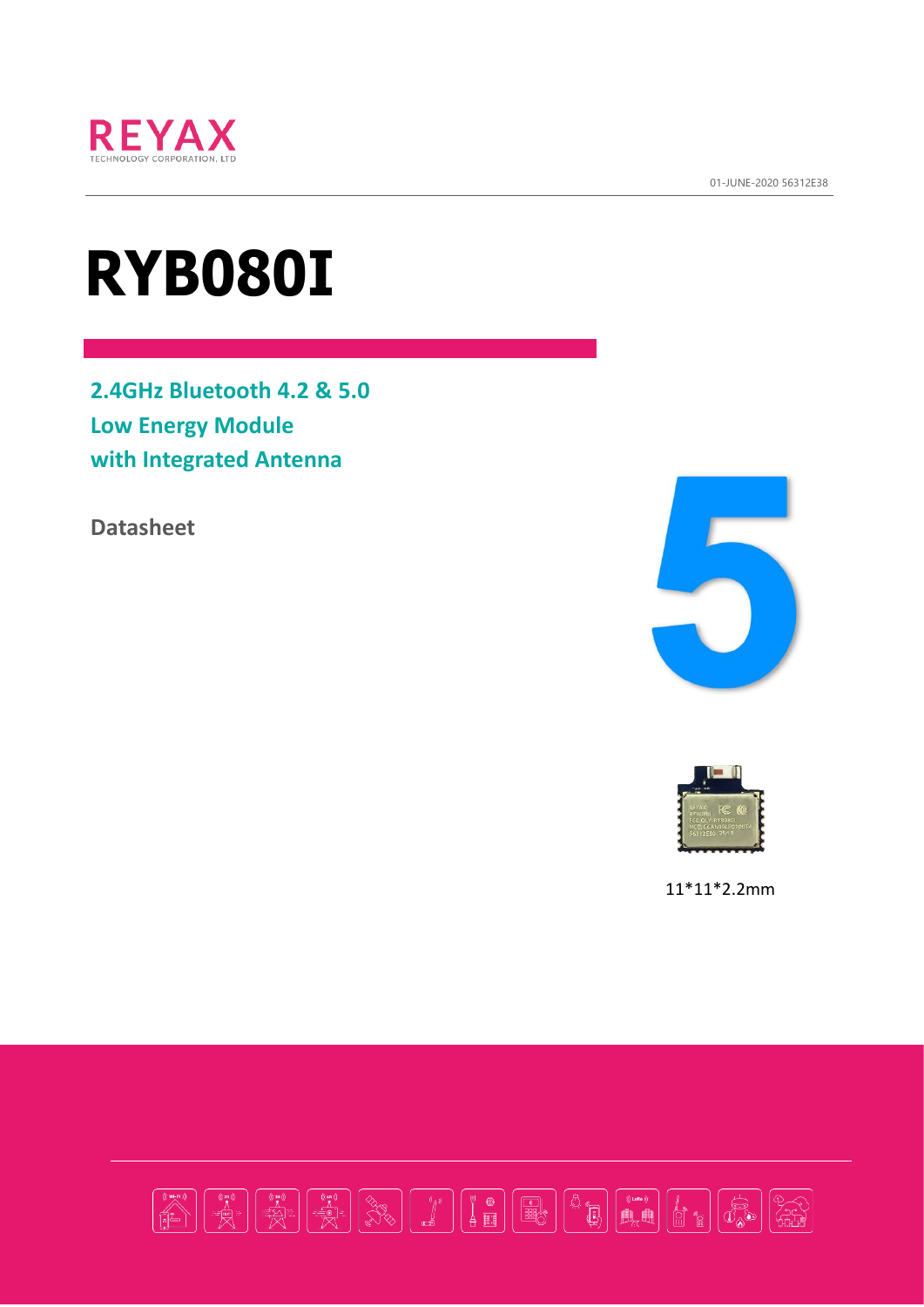# **PRODUCT DESCRIPTION**

The RYB080I is a Bluetooth v4.2 & v5.0 Low Energy Module. By using the AT command which is developed by REYAX, your products could be fast and easily connected with the smartphones and all kinds of Bluetooth devices.

# **FEATURES**

- Bluetooth v4.2 & v5.0 with Bluetooth Low Energy
- TI CC2640R2F ARM® Cortex®-M3 industry-standard chip
- Can connect two Bluetooth devices at the same time
- Support Host-Client role.
- Designed with PCB integrated antenna, Suitable for SMD. Size: 115.94mm^2
- Metal cover against EMI interference
- Transmitting, Receiving, Wake-up by only 2 UART pins
- Control easily by AT commands
- Standard Generic Attribute Profile (GATT)

# **APPLICATIONS**

- Smart phone/Tablet accessories
- Remote monitoring and control
- Smart home
- Indoor positioning

# **CERTIFICATIONS TO BE APPROVED**

- FCC CFR47 Part 15 (US)
- NCC (Taiwan)
- MIC (Japan)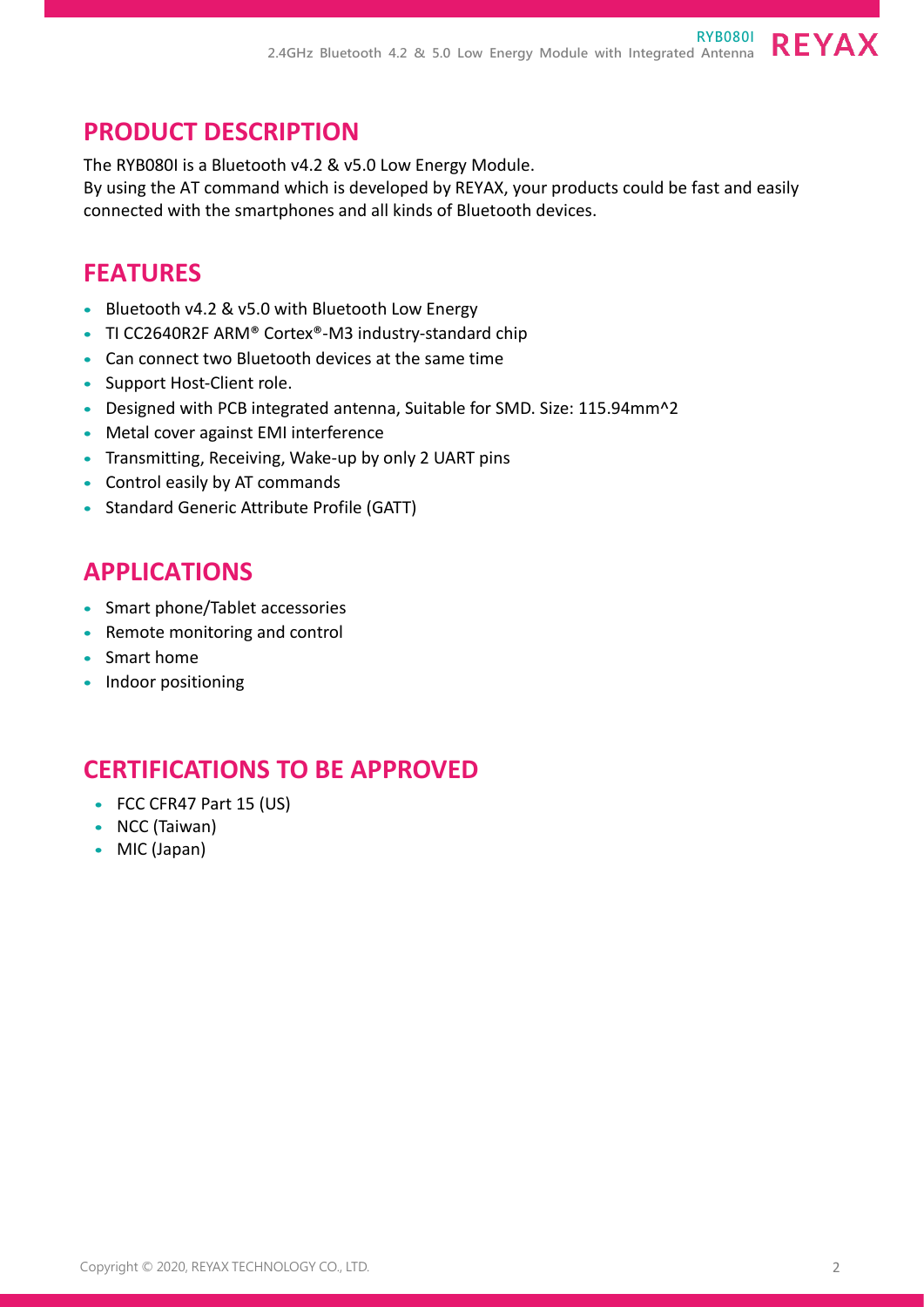# **SPECIFICATION**

| <b>Item</b>                           | Min.  | <b>Typical</b> | Max.   | Unit           | Condition                                                     |
|---------------------------------------|-------|----------------|--------|----------------|---------------------------------------------------------------|
| <b>Operation Voltage</b>              | 1.8   | 3.0            | 3.8    | v              | <b>VDD</b>                                                    |
| <b>RF Output Power</b>                | $-21$ |                | 5      | dBm            |                                                               |
| <b>Active Current</b>                 |       | 1.5            |        | mA             | <b>UART</b> function is<br>available.<br>BLE is broadcasting. |
| <b>Advertising Average</b><br>Current |       | 0.2            |        | m <sub>A</sub> | BLE broadcast once in<br>100ms.                               |
| <b>Advertising Average</b><br>Current |       | 23             |        | uA             | BLE broadcast once in 1<br>second.                            |
| <b>Advertising Average</b><br>Current |       | 6              |        | uA             | BLE broadcast once in 10<br>second.                           |
| <b>Standby Current</b>                |       | 3              |        | uA             | AT+CFUN=0                                                     |
| Wake Up Time                          |       | $\overline{2}$ |        | ms             |                                                               |
| Simultaneous<br>connections           |       | $\overline{2}$ |        |                |                                                               |
| <b>UART Baud Rate</b>                 |       | 9600           | 115200 | bps            |                                                               |
| <b>RF Frequency Range</b>             | 2400  |                | 2483.5 | <b>MHz</b>     |                                                               |
| Flash erase cycles                    |       | 100            |        | K              | Cycles                                                        |
| <b>Operating Temperature</b>          | $-40$ | 25             | $+85$  | $\degree$ C    |                                                               |
| Antenna                               |       |                |        |                | <b>Embedded Ceramic</b><br>Antenna                            |
| Weight                                |       | 0.8            |        | g              |                                                               |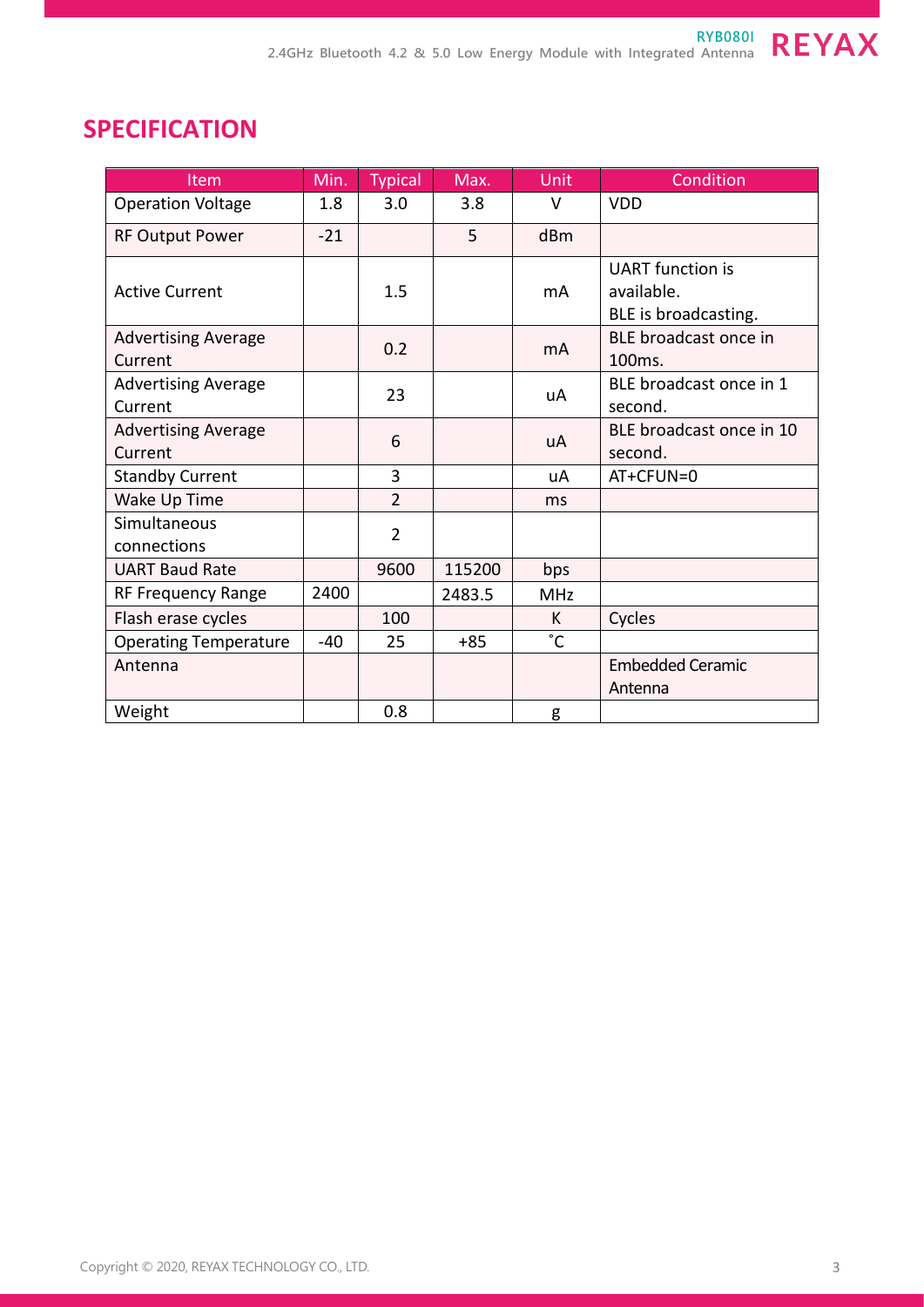# **PIN DESCRIPTION**

|                | U <sub>2</sub><br><b>RYB0801</b> |           |           |               |               |             |               |               |               |                  |           |
|----------------|----------------------------------|-----------|-----------|---------------|---------------|-------------|---------------|---------------|---------------|------------------|-----------|
|                |                                  |           |           |               |               |             |               |               |               |                  |           |
| 1              | <b>GND</b>                       |           |           |               |               |             |               |               |               | <b>GND</b>       | 22        |
| $\overline{2}$ | <b>RF</b>                        |           |           |               |               |             |               |               |               | DIO <sub>9</sub> | 21        |
| 3              | <b>GND</b>                       |           |           |               |               |             |               |               |               | DIO <sub>8</sub> | 20        |
| 4              | <b>DIO0/WAKE UP</b>              |           |           |               |               |             |               |               |               | DIO7             | <u>19</u> |
| $\overline{5}$ | DIO1/RXD                         |           |           |               |               |             |               |               |               | DIO <sub>6</sub> | 18        |
| 6              | DIO2/TXD                         |           |           |               |               |             |               |               |               | DIO <sub>5</sub> | 17        |
| $\overline{7}$ | <b>GND</b>                       |           |           |               |               |             |               |               |               | <b>GND</b>       | 16        |
|                |                                  | JTAG_TMSC | JTAG_TCKC | DIO3/JTAG_TDO | DIO4/JTAG_TDI | OQV         | aan.          | $\frac{1}{2}$ | RESET_N       |                  |           |
|                |                                  | $\infty$  | တ         | 위             | $\tilde{t}$   | $\tilde{c}$ | $\frac{3}{2}$ | $\frac{4}{3}$ | $\frac{5}{1}$ |                  |           |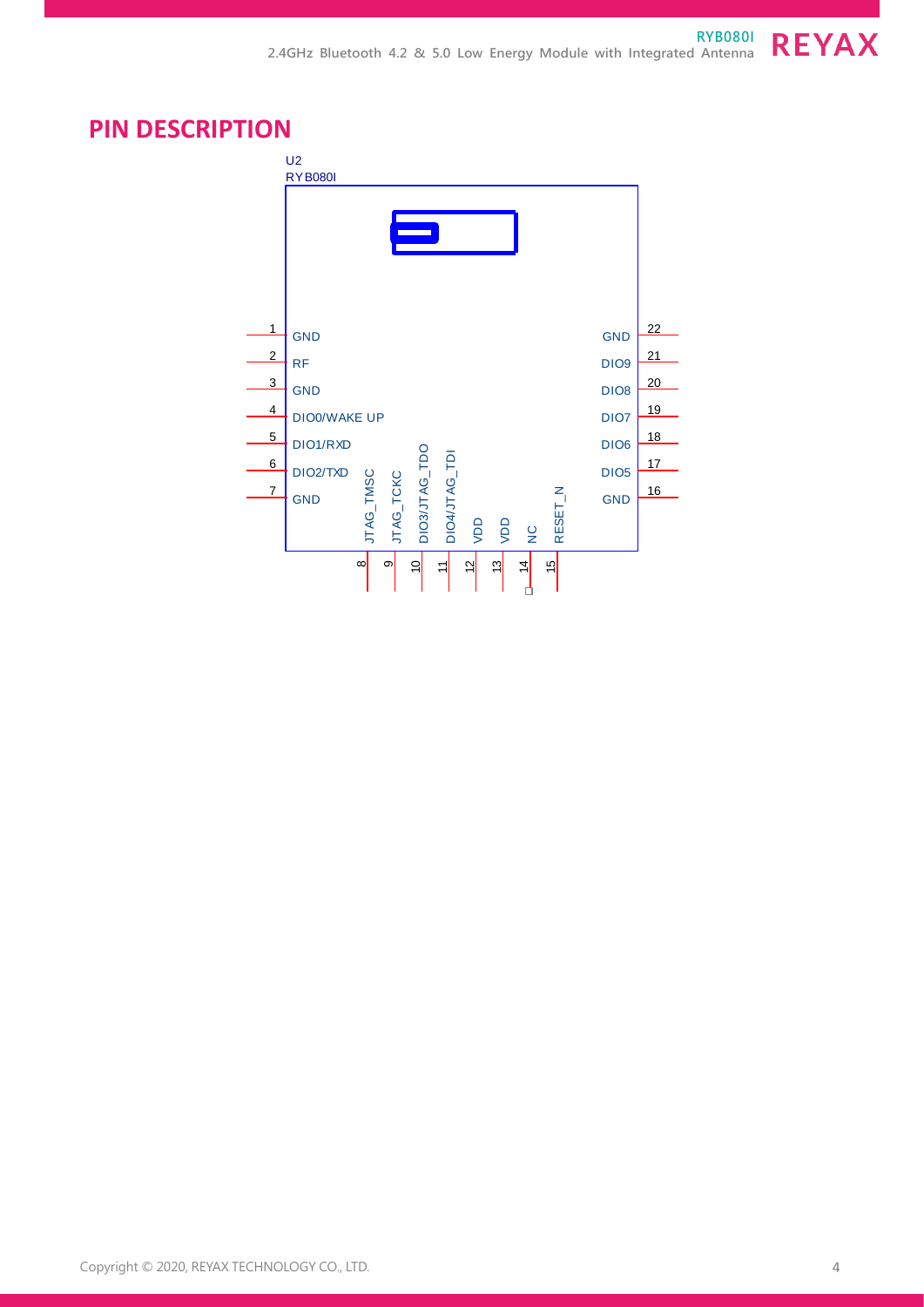| Pin            | <b>Name</b>      | $\overline{1/O}$         | Condition                             |
|----------------|------------------|--------------------------|---------------------------------------|
| $\mathbf{1}$   | <b>GND</b>       |                          | Ground                                |
| $\overline{2}$ | <b>RF</b>        |                          | <b>External Antenna Version Used</b>  |
| $\overline{3}$ | <b>GND</b>       | $\overline{a}$           | Ground                                |
| 4              | DIO0/WAKE UP     | I                        | <b>WAKE UP pin</b>                    |
| 5              | DIO1/RXD         | I                        | <b>UART Data Input</b>                |
| 6              | DIO2/TXD         | $\Omega$                 | <b>UART Data Output</b>               |
| $\overline{7}$ | <b>GND</b>       | $\overline{\phantom{0}}$ | Ground                                |
| 8              | <b>JTAG TMSC</b> | I/O                      | <b>JTAG TMSC</b>                      |
| 9              | <b>JTAG TCKC</b> | I/O                      | <b>JTAG TCKC</b>                      |
| 10             | DIO3/JTAG TDO    | I/O                      | GPIO, High-drive capability, JTAG TDO |
| 11             | DIO4/JTAG TDI    | I/O                      | GPIO, High-drive capability, JTAG_TDI |
| 12             | <b>VDD</b>       | I                        | Power Supply                          |
| 13             | <b>VDD</b>       | I                        | Power Supply                          |
| 14             | <b>NC</b>        | $\overline{a}$           | Leave Unconnected.                    |
| 15             | RESET N          | $\overline{\phantom{a}}$ | Low Reset                             |
| 16             | <b>GND</b>       |                          | Ground                                |
| 17             | DIO <sub>5</sub> | I/O                      | GPIO, Sensor Controller, Analog       |
| 18             | <b>DIO6</b>      | I/O                      | GPIO, Sensor Controller, Analog       |
| 19             | DIO7             | I/O                      | GPIO, Sensor Controller, Analog       |
| 20             | DIO <sub>8</sub> | I/O                      | GPIO, Sensor Controller, Analog       |
| 21             | <b>DIO9</b>      | I/O                      | GPIO, Sensor Controller, Analog       |
| 22             | <b>GND</b>       |                          | Ground                                |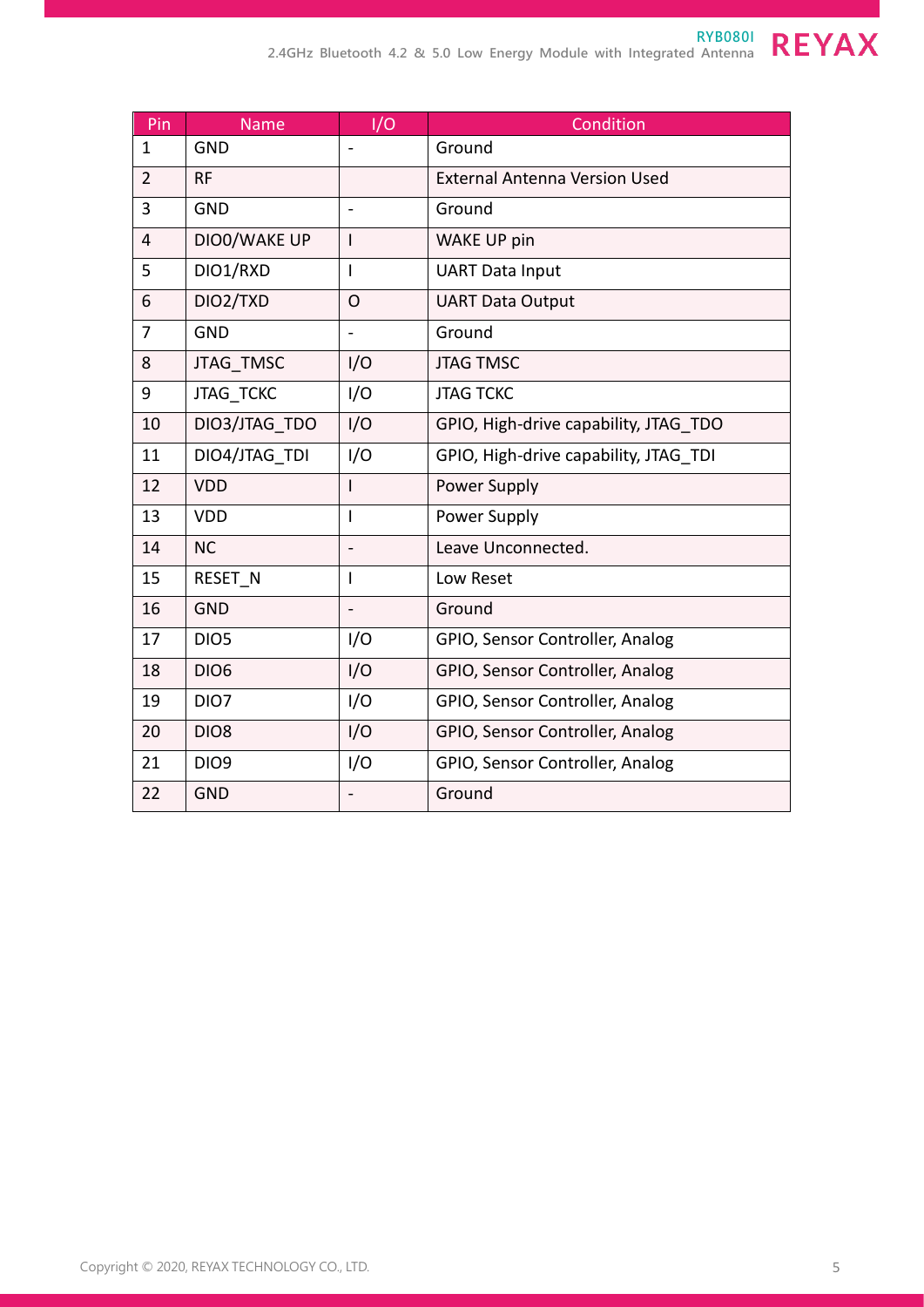# **APPLICATION SCHEMATIC**

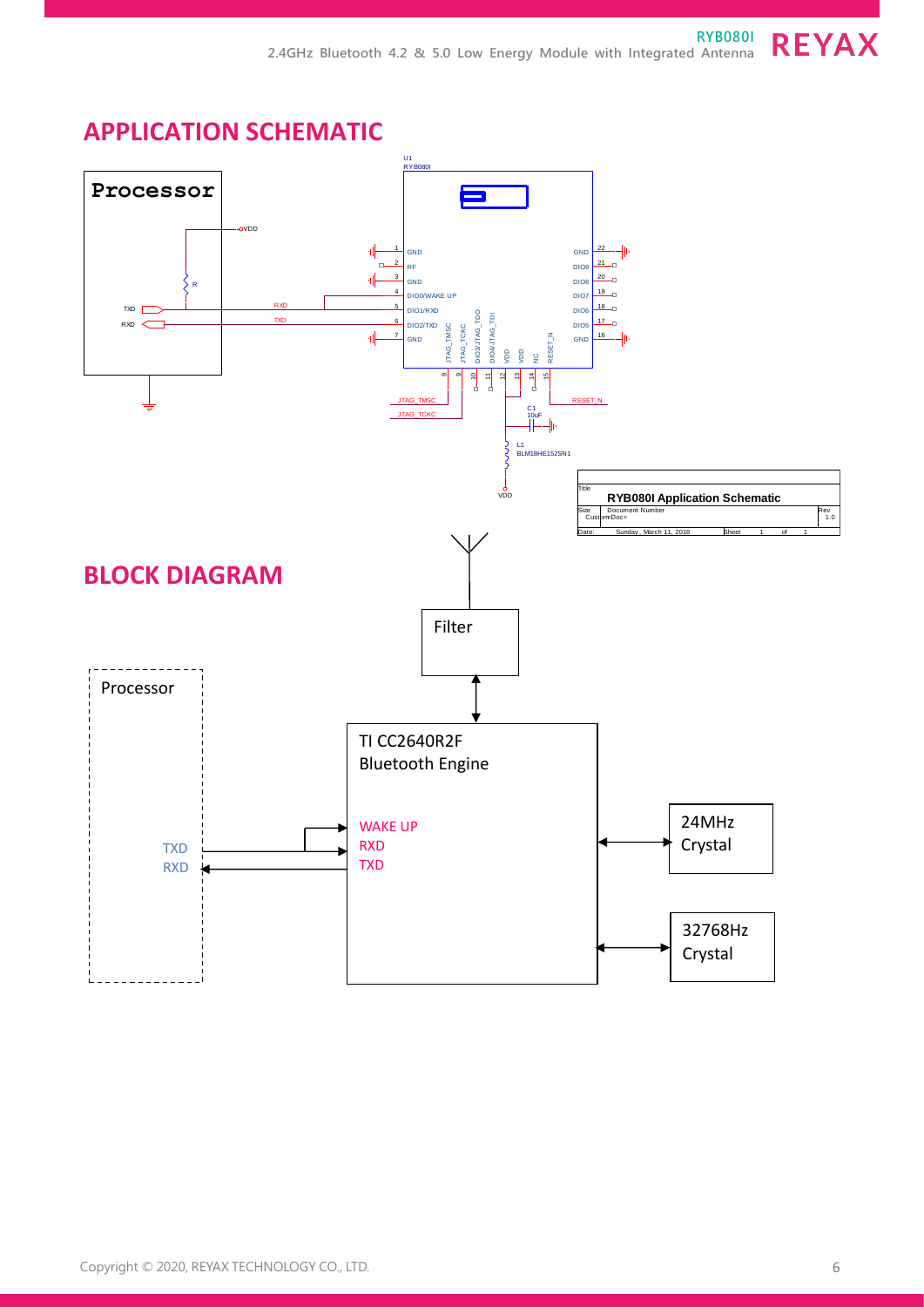# **REFLOW SOLDERING**

Consider the "IPC-7530 Guidelines for temperature profiling for mass soldering (reflow and wave) processes, published 2001.

## **Preheat phase**

Initial heating of component leads and balls. Residual humidity will be dried out. Please note that this preheat phase will not replace prior baking procedures.

- Temperature rise rate: max. 3 °C/s If the temperature rise is too rapid in the preheat phase it may cause excessive slumping.
- Time: 60 120 s If the preheat is insufficient, rather large solder balls tend to be generated. Conversely, if performed excessively, fine balls and large balls will be generated in clusters.
- End Temperature: 150 200 °C If the temperature is too low, non-melting tends to be caused in areas containing large heat capacity.

## **Heating/ Reflow phase**

The temperature rises above the liquidus temperature of 217°C. Avoid a sudden rise in temperature as the slump of the paste could become worse.

- Limit time above 217 °C liquidus temperature: 40 60 s
- Peak reflow temperature: 245 °C

## **Cooling phase**

A controlled cooling avoids negative metallurgical effects (solder becomes more brittle) of the solder and possible mechanical tensions in the products. Controlled cooling helps to achieve bright solder fillets with a good shape and low contact angle.

• Temperature fall rate: max 4 °C/s To avoid falling off, the REYAX RYB070I module should be placed on the topside of the motherboard during soldering.



#### **Recommended soldering profile**

**\*Note: Does not support upside-down/bottom side reflow.**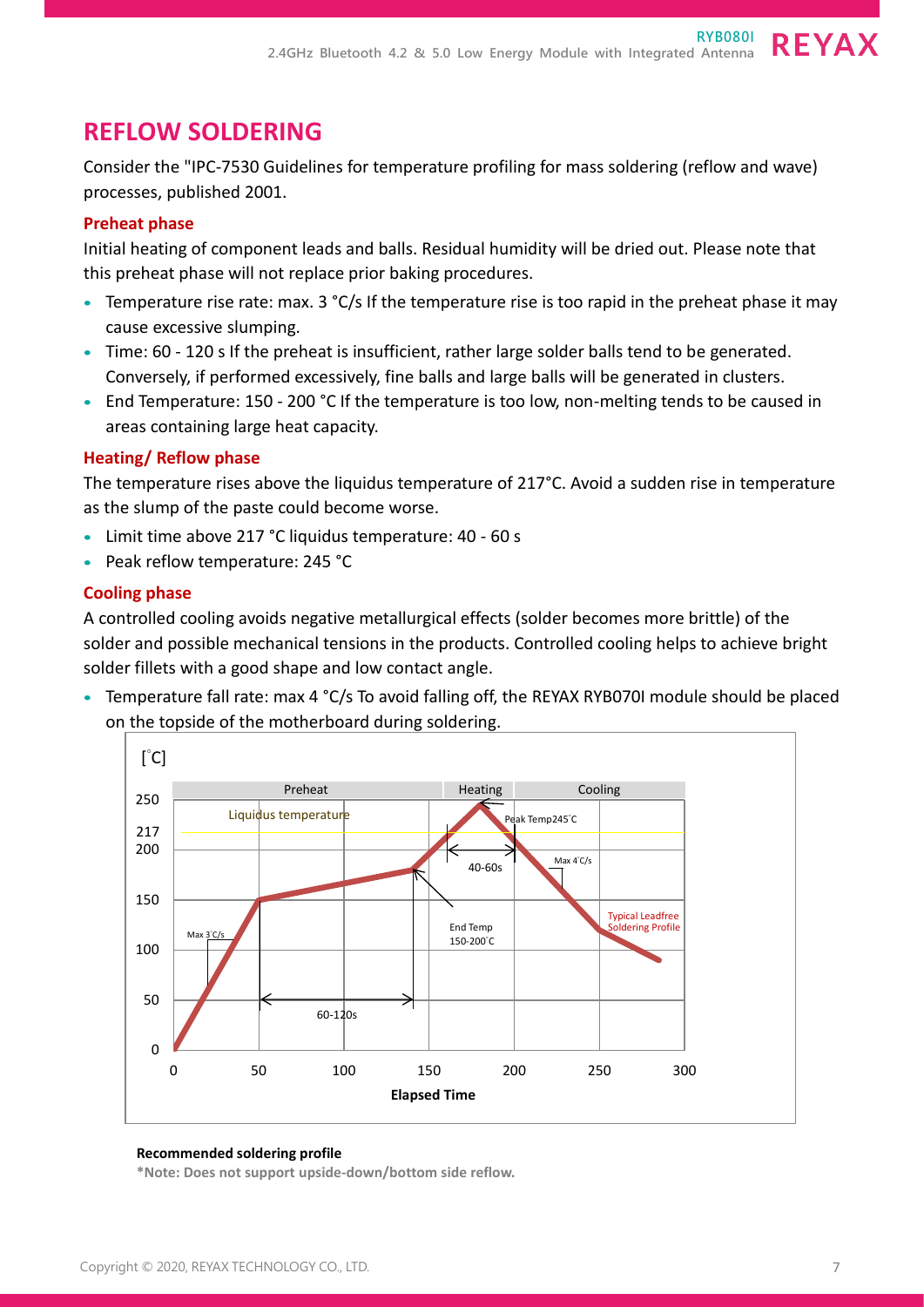# **DIMENSIONS**





Unit : mm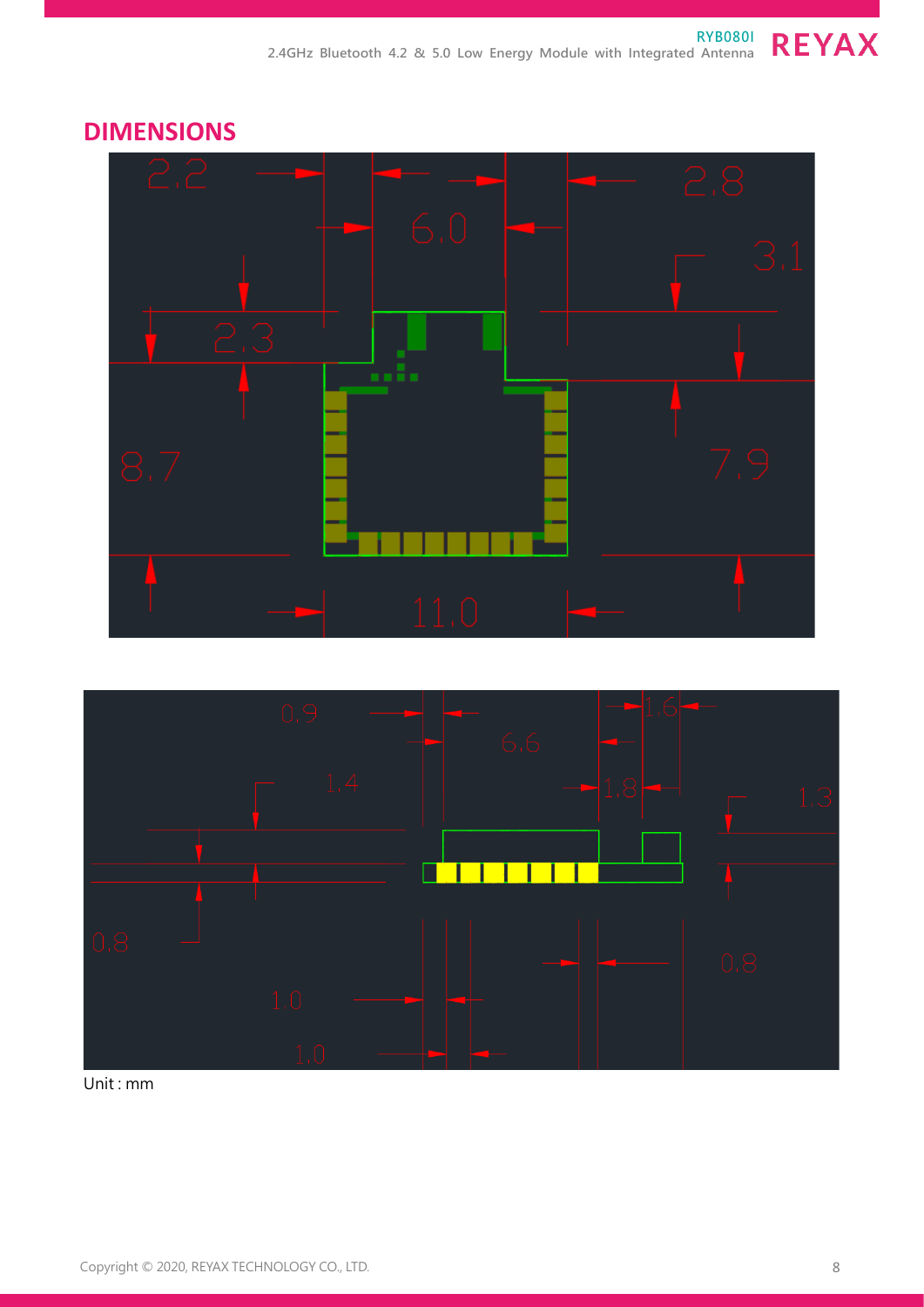

# **LAYOUT FOOTPRINT RECOMMENDATIONS**

Unit : mm



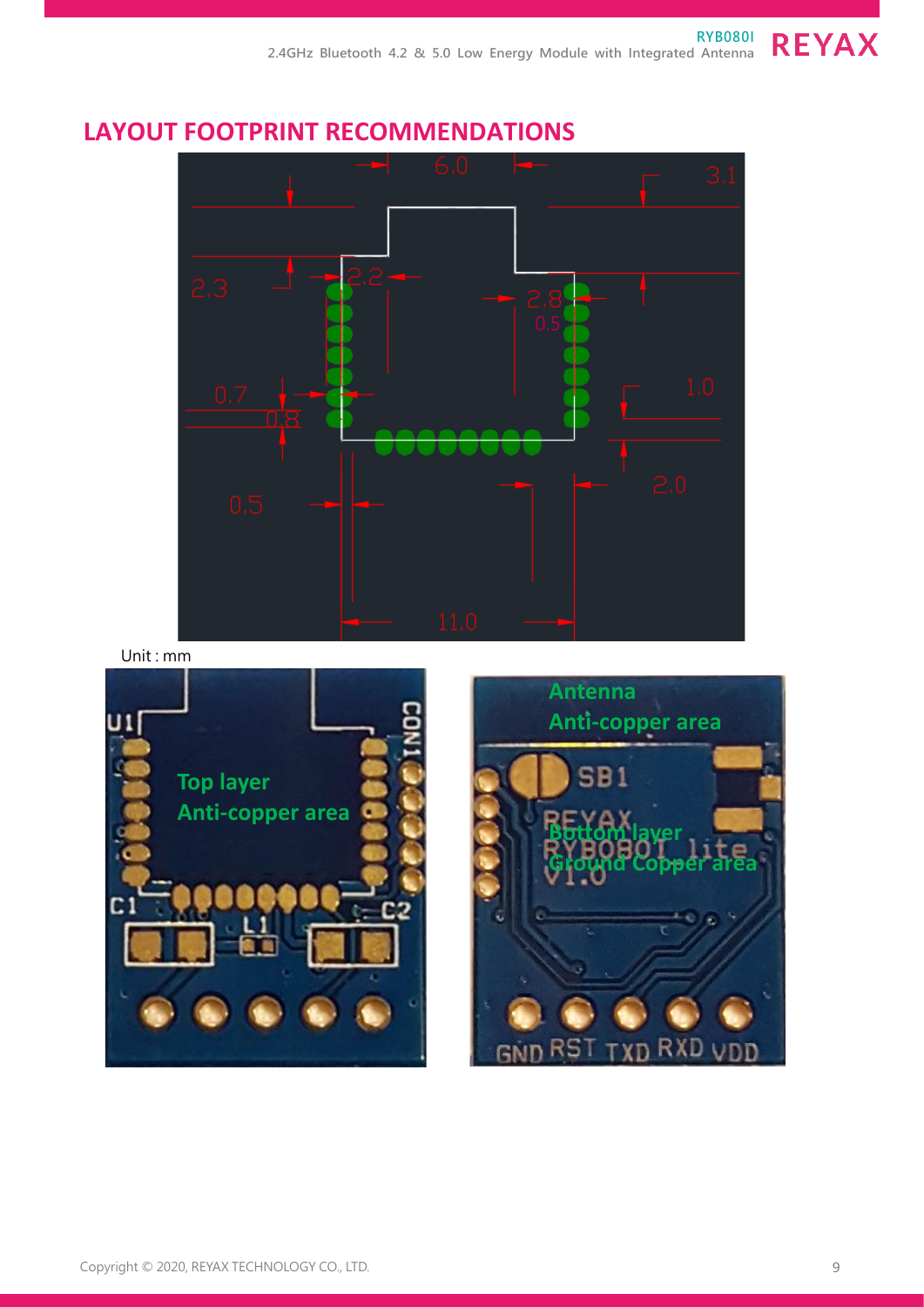# **認證資訊**

#### **Taiwan NCC Statement** 低功率電波輻射性電機管理辦法**:**

- 第十二條 經型式認證合格之低功率射頻電機,非經許可,公司、商號或使用者均不得擅自變更頻率、加大功率或變更原設 計之特性及功能。
- 第十四條 低功率射頻電機之使用不得影響飛航安全及干擾合法通信;經發現有干擾現象時,應立即停用,並改善至無干擾 時方得繼續使用。前項合法通信,指依電信法規定作業之無線電通信。低功率射頻電機須忍受合法通信或工業、 科學及醫療用電波輻射性電機設備之干擾。



#### **FCC Statement:**

This device complies with part 15 of the FCC Rules. Operation is subject to the following two conditions: (1) This device may not cause harmful interference, and

(2) this device must accept any interference received, including interference that may cause undesired operation.

NOTE: This equipment has been tested and found to comply with the limits for a Class B digital device, pursuant to part 15 of the FCC Rules. These limits are designed to provide reasonable protection against harmful interference in a residential installation. This equipment generates, uses and can radiate radio frequency energy and, if not installed and used in accordance with the instructions, may cause harmful interference to radio communications. However, there is no guarantee that interference will not occur in a particular installation.

If this equipment does cause harmful interference to radio or television reception, which can be determined by turning the equipment off and on, the user is encouraged to try to correct the interference by one or more of the following measures: —Reorient or relocate the receiving antenna.

—Increase the separation between the equipment and receiver.

—Connect the equipment into an outlet on a circuit different from that to which the receiver is connected.

—Consult the dealer or an experienced radio/TV technician for help.

Changes or modifications not expressly approved by the party responsible for compliance could void the user's authority to operate the equipment.

#### LABEL OF THE END PRODUCT:

The final end product must be labeled in a visible area with the following " Contains TX FCC ID : QLY-RYB070I ". If the size of the end product is larger than 8x10cm, then the following FCC part 15.19 statement has to also be available on the label: This device complies with Part 15 of FCC rules. Operation is subject to the following two conditions: (1) this device may not cause harmful interference and (2) this device must accept any interference received, including interference that may cause undesired operation.

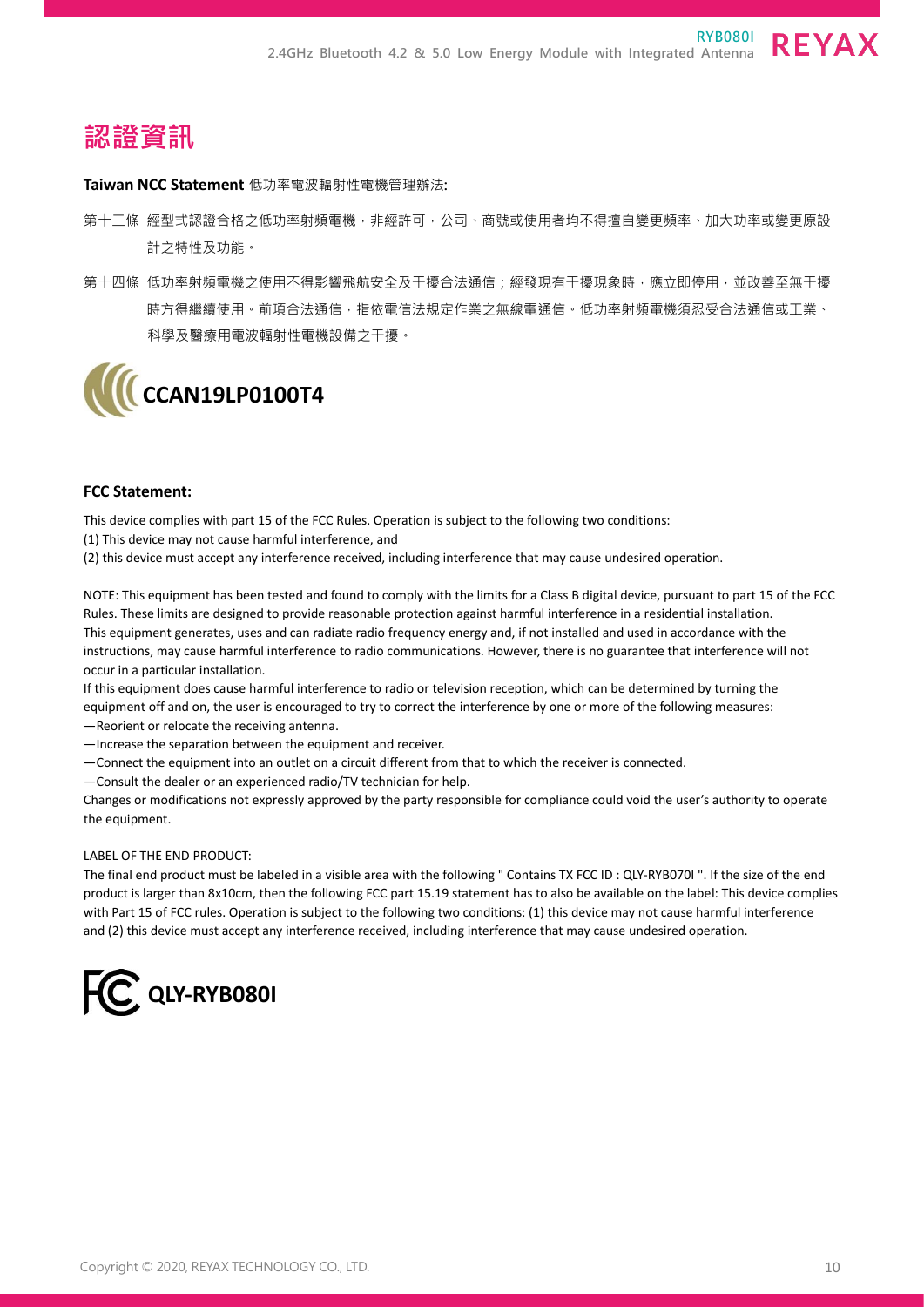# **AT COMMAND**

[1] After booting up, the RYB080I is in the low-energy broadcasting mode. While the pin4(WAKE UP) was triggered by any entered signals (Example: Sending a character "A"), UART interface will be woken. The RYB080I can receive AT Command at this status. When UART interface does not receive any commands in 5 seconds, it will again, turn into the low energy broadcasting mode. This mode can be modified by using AT command.

[2] It is required to key in "**enter**" or "**\r\n**" **(0x0D 0x0A)** in the end of all AT Commands. Add "**?** "in the end of the commands to ask the current setting value.

- [3] RYB080I have two Bluetooth protocol port, can separately be the role of HOST or CLIENT.
- [4] AT Command can input from RXD and the result outputs by TXD.
- [5] AT Command can also input by wireless after Bluetooth connection, and the result outputs by TXD.

## 1. **AT** to test if the module responds

| Syntax | Response |
|--------|----------|
| AT     | $+OK$    |

## 2. **Software RESET**

| Syntax   | /Response |
|----------|-----------|
| AT+RESET | +READY    |

#### 3. **AT+NAME** to set the broadcast name

| <b>Syntax</b>                                                                 | Response                 |
|-------------------------------------------------------------------------------|--------------------------|
| $AT+NAME=$                                                                    | $+OK$                    |
| <name> at most 20 ASCII characters</name>                                     |                          |
| Example: Set the broadcast name<br>as "REYAX BLE RYB070I"                     |                          |
| AT+NAME=REYAX_BLE_RYB080I                                                     |                          |
| * It will work after RESET.<br>* It will be memorized in Flash after setting. |                          |
| $AT+NAME?$                                                                    | +NAME= REYAX BLE RYB080I |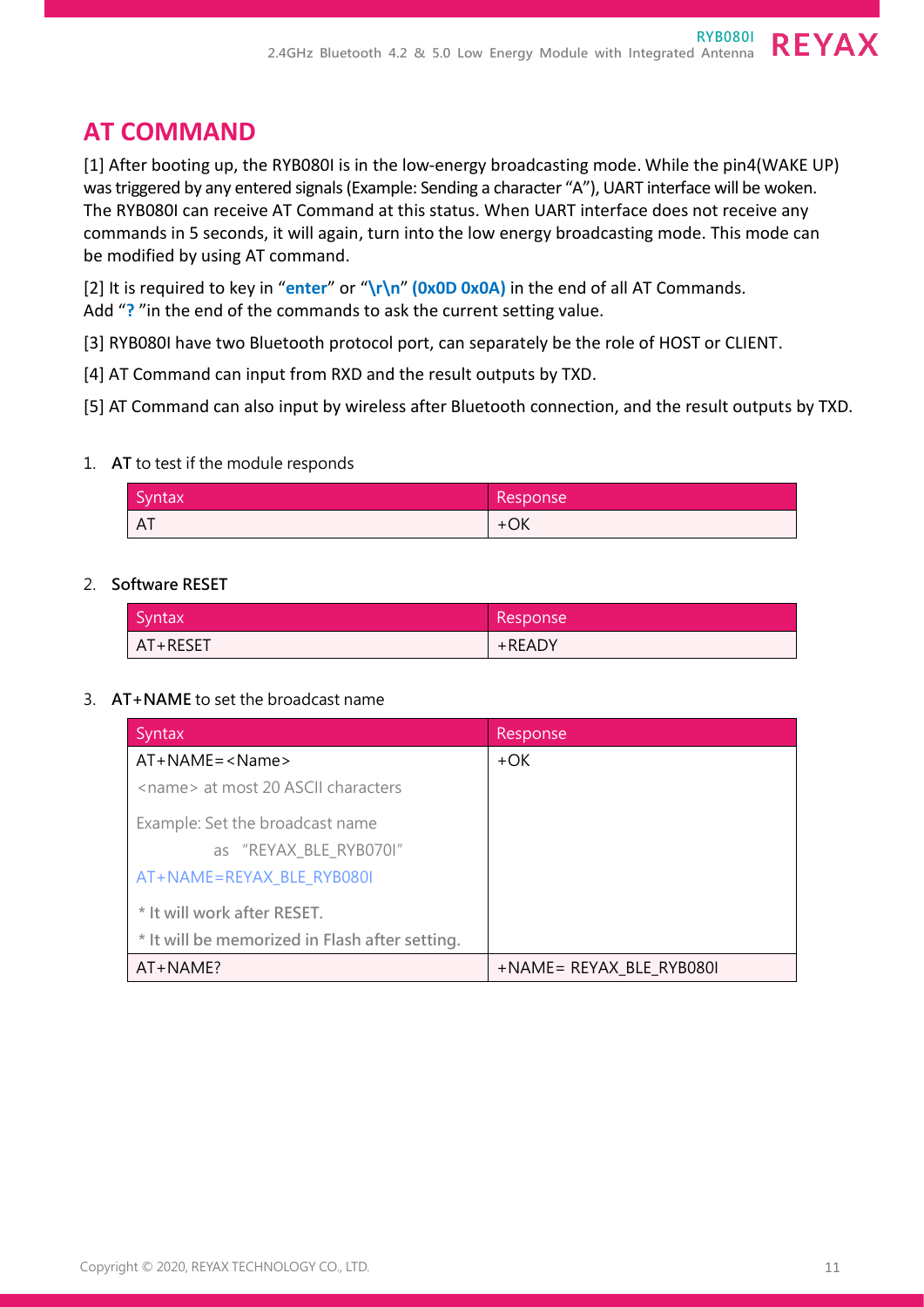## 4. **AT+ATTR** to set the device name

| <b>Syntax</b>                                       | Response                 |
|-----------------------------------------------------|--------------------------|
| $AT+ATTR = -attribute$                              | +OK                      |
| <attribute> at most 20 ASCII characters</attribute> |                          |
| Example: Set the device name as                     |                          |
| "REYAX BLE RYB080I"                                 |                          |
| AT+ATTR= REYAX_BLE_RYB080I                          |                          |
| * It will work after sending AT+RESET or            |                          |
| pressing RESET bottom.                              |                          |
| * Some iOS APP use this name to recognize           |                          |
| the Bluetooth device.                               |                          |
| * It will be memorized in Flash after setting.      |                          |
| $AT+ATTR?$                                          | +ATTR= REYAX_BLE_RYB080I |

# 5. **AT+CRFOP** to set the RF broadcasting output power

| Syntax                                         | Response    |
|------------------------------------------------|-------------|
| AT+CRFOP= <power></power>                      | $+OK$       |
| <power>range 0 to C</power>                    |             |
| $0 = -21dBm$                                   |             |
| $1 = -18$ dBm                                  |             |
| $2 = -15dBm$                                   |             |
| $3 = -12dBm$                                   |             |
| $4 = -9d$ Bm                                   |             |
| $5 = -6d$ Bm                                   |             |
| $6 = -3dBm$                                    |             |
| $7 = 0$ dBm                                    |             |
| $8 = 1$ d $Bm$                                 |             |
| $9 = 2d$ Bm                                    |             |
| $A = 3dBm$                                     |             |
| $B = 4dBm$                                     |             |
| $C = 5d$ Bm(default)                           |             |
| Example : set the output power as -9dBm        |             |
| $AT+CRFOP=4$                                   |             |
| * It will be memorized in Flash after setting. |             |
| AT+CRFOP?                                      | $+$ CRFOP=4 |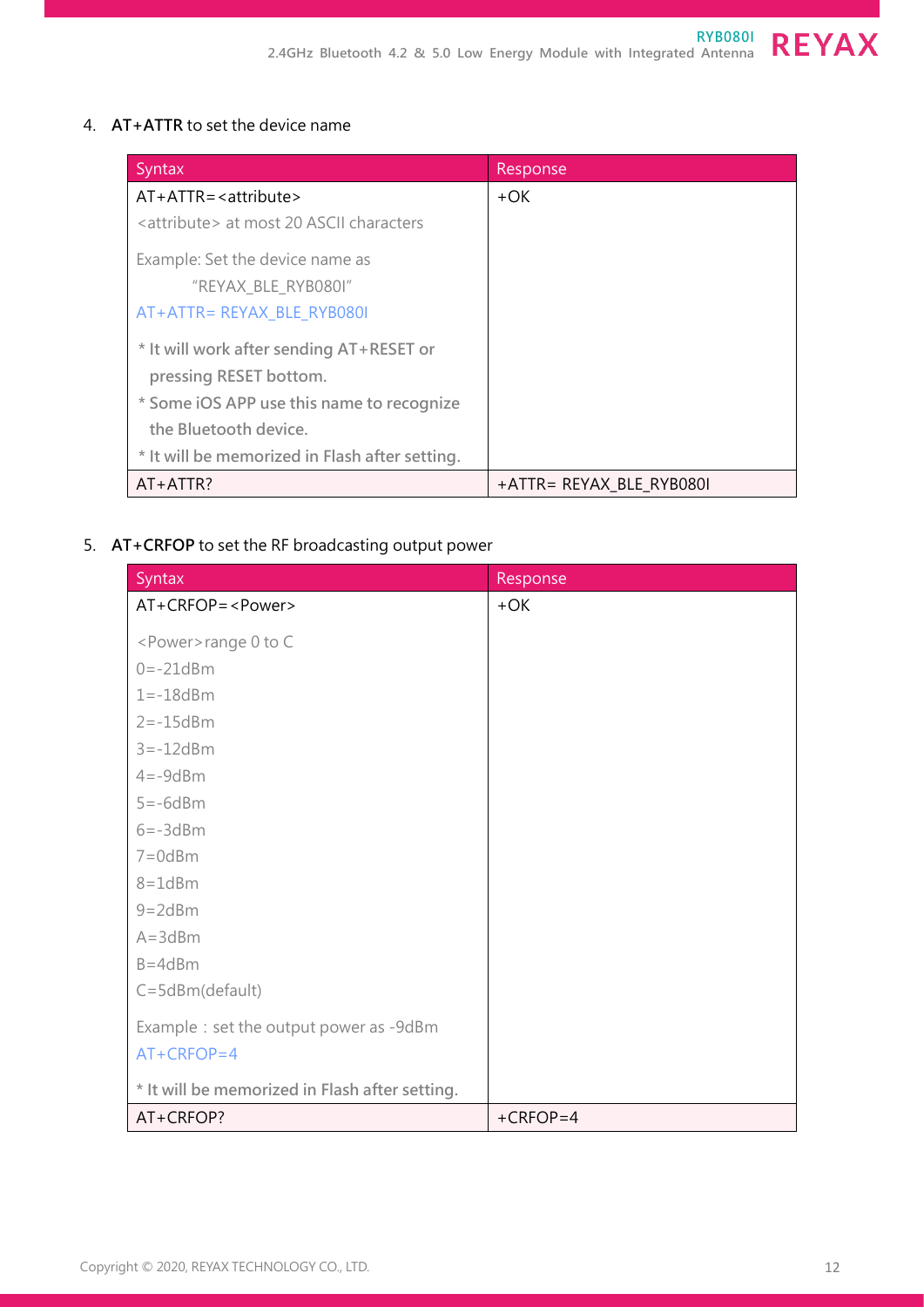# 6. **AT+CNE** to set the BLE can be connected or not

| Syntax                                                                                                                                                                     | Response   |
|----------------------------------------------------------------------------------------------------------------------------------------------------------------------------|------------|
| $AT+CNE=<\text{Connect}>$                                                                                                                                                  | $+$ RESET! |
| <connect> set the BLE can be connected or not<br/>0 : Reject other Bluetooth devices connecting.<br/>1 : Accept other Bluetooth devices connecting<br/>(default)</connect> |            |
| Example: Reject other Bluetooth devices<br>connecting<br>$AT+CNE=0$                                                                                                        |            |
| * It will be memorized in Flash after setting<br>and RESET.                                                                                                                |            |
| AT+CNE?                                                                                                                                                                    | $+CNE=0$   |

# 7. **AT+PERIOD** Setting the BLE broadcasting period

| Syntax                                         | Response     |
|------------------------------------------------|--------------|
| $AT+PERIOD = $                                 | $+OK$        |
| <parameter>&gt;range 0 to 9</parameter>        |              |
| 0:25ms                                         |              |
| 1:50ms                                         |              |
| 2:100ms (default)                              |              |
| 3:200ms                                        |              |
| 4:500ms                                        |              |
| 5:1s                                           |              |
| 6:2s                                           |              |
| 7:3s                                           |              |
| 8:5s                                           |              |
| 9:10s                                          |              |
| Example: Setting the BLE broadcasting period   |              |
| Is 500ms in 1second.                           |              |
| $AT+PERIOD=4$                                  |              |
| * It will work after RESET.                    |              |
| * It will be memorized in Flash after setting. |              |
| AT+PERIOD?                                     | $+$ PERIOD=4 |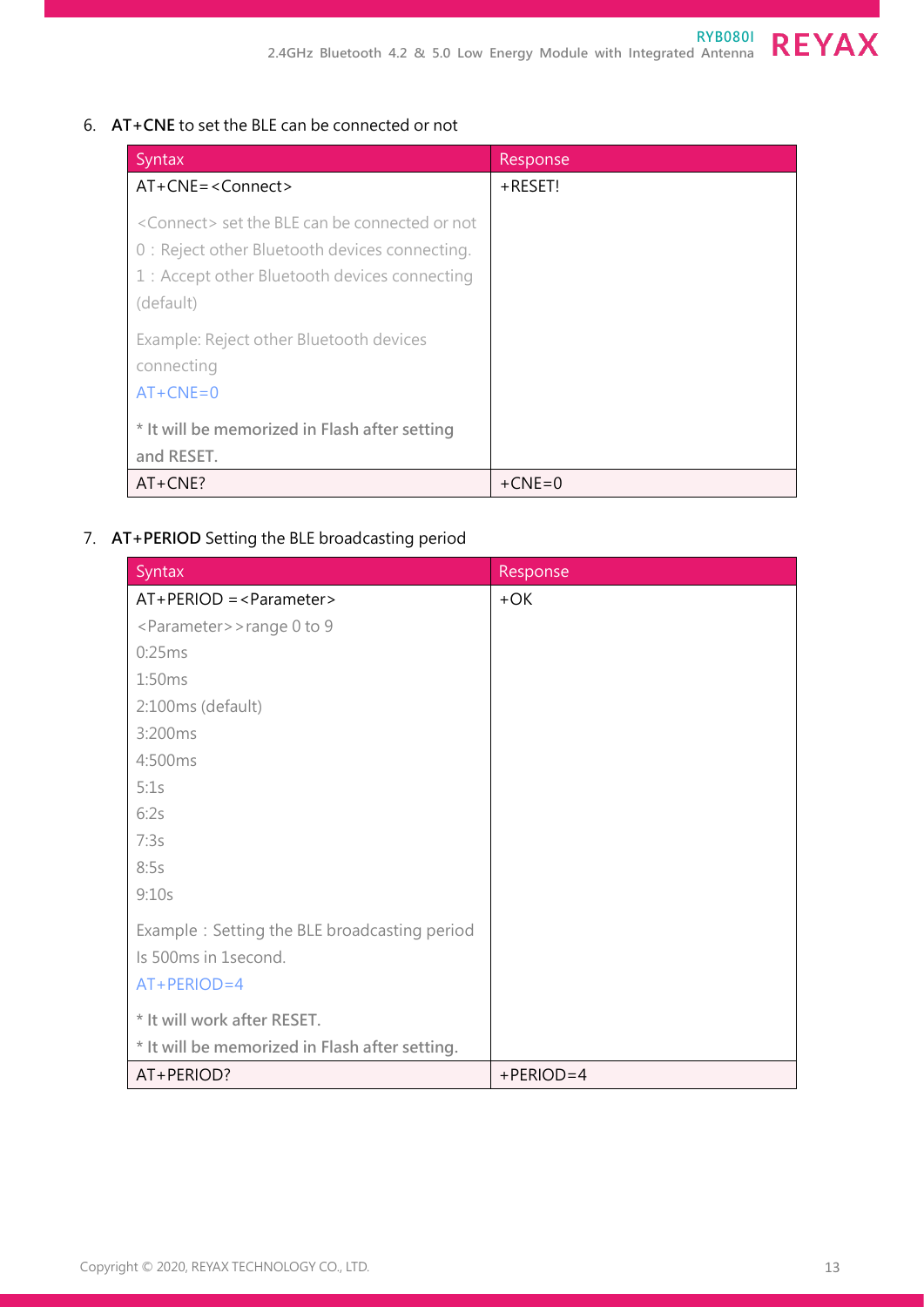# 8. **AT+PWMODE** to set the saving power mode

| Syntax                                                                                                                                                                                                                  | Response   |
|-------------------------------------------------------------------------------------------------------------------------------------------------------------------------------------------------------------------------|------------|
| $AT+PWMODE=$                                                                                                                                                                                                            | $+OK$      |
| <mode> is the power saving mode</mode>                                                                                                                                                                                  |            |
| 0 : Fully Function Mode: UART and BLE<br>broadcasting is in operation.                                                                                                                                                  |            |
| 1 : Standard Saving Power Mode: After pin4<br>was triggered, UART can send the AT<br>Command. If pin4 was not triggered again in 5<br>seconds, it will turn into it will turn into only<br>broadcasting mode. (default) |            |
| 2 : Sleep Mode: Under the Standard Saving<br>Power Mode turning off the BLE broadcasting<br>function.                                                                                                                   |            |
| 3 : Customized Saving Power Mode:<br>Customized the setting of the turn-on and<br>turn-off cycle time of Bluetooth broadcasting.                                                                                        |            |
| AT+PWMODE=3, <seconds ble<br="" of="">Broadcasting turned-on&gt;,<br/>&lt; Seconds of BLE Broadcasting turned-off&gt;,<br/>The range of turned-on and turned-off seconds<br/>is <math>&lt; 000 - 600</math></seconds>   |            |
| *Noticed: The time of <seconds ble<br="" of=""><b>Broadcasting turned-on&gt;</b><br/>have to be longer or equal to the BLE<br/>broadcasting period.</seconds>                                                           |            |
| Example: Setting the third power mode, the<br>cycle of, turned-on for 1 sec, turned-off for 20<br>seconds.                                                                                                              |            |
| AT+PWMODE=3,001,020<br>AT+PWMODE?                                                                                                                                                                                       | + PWMODE=3 |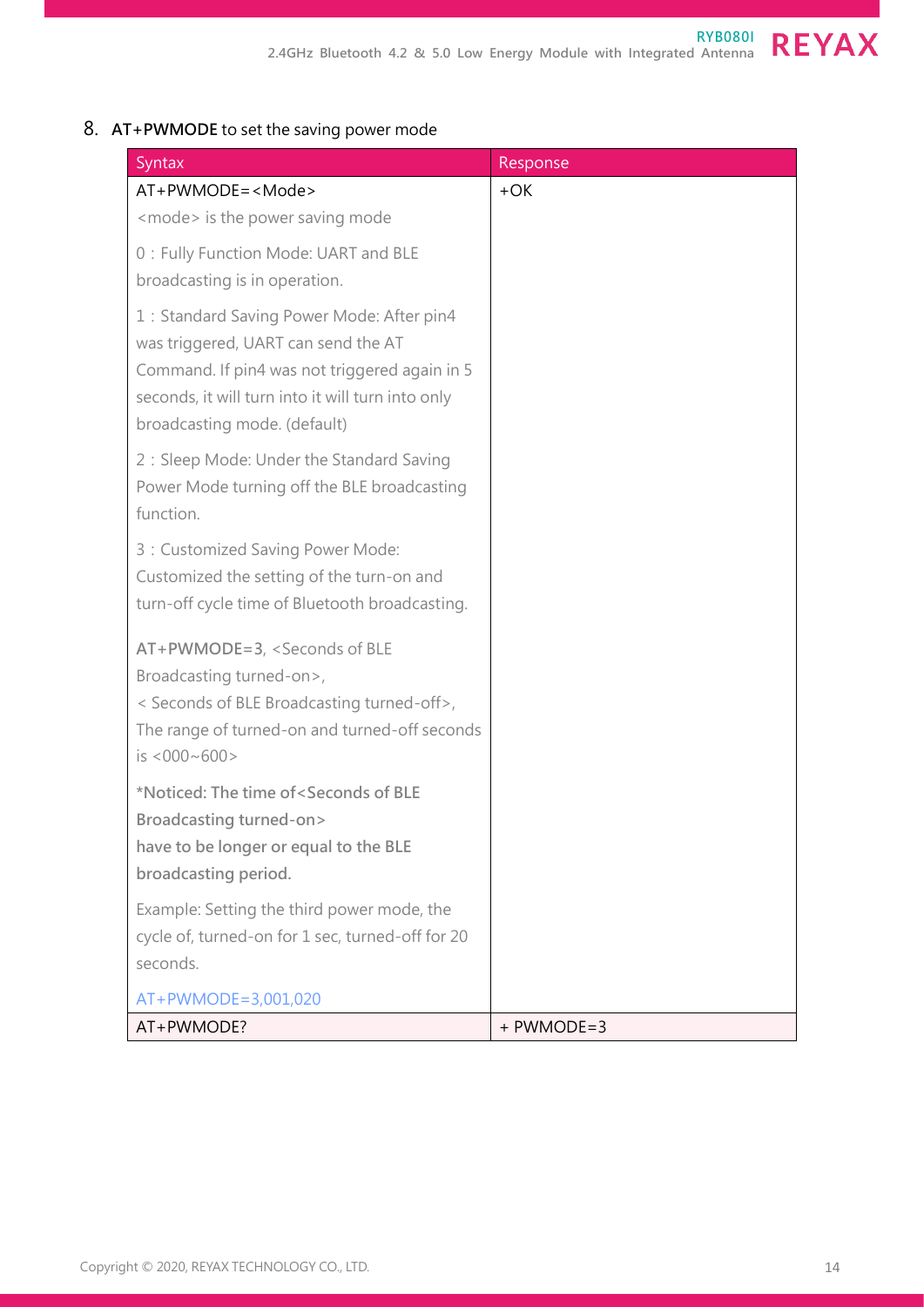## 9. **AT+CFUN** to set the BLE broadcast (Advertising) ON/OFF

| Syntax                                                                                                                  | Response  |
|-------------------------------------------------------------------------------------------------------------------------|-----------|
| $AT+CFUN = Advertising>$                                                                                                | $+OK$     |
| <advertising> is the switch of BLE broadcast<br/>0 : BLE broadcast off<br/>1 : BLE broadcast on (default)</advertising> |           |
| Example: Setting the BLE broadcast off.                                                                                 |           |
| $AT+CFUN=0$                                                                                                             |           |
| AT+CFUN?                                                                                                                | $+CFUN=0$ |

## 10. **AT+IPR** to set the UART baud rate

| <b>Syntax</b>                                  | Response  |
|------------------------------------------------|-----------|
| $AT+IPR=$                                      | +OK       |
| <rate>is the UART Baud Rate</rate>             |           |
| 4 : 9600 (default)                             |           |
| 5:19200                                        |           |
| 6:38400                                        |           |
| 7:57600                                        |           |
| 8:115200                                       |           |
| Example: Set the baud rate as 57600, it will   |           |
| memorize the setting and reset the module.     |           |
| $AT+IPR=7$                                     |           |
| * It will work after RESET.                    |           |
| * It will be memorized in Flash after setting. |           |
| $AT+IPR?$                                      | $+$ IPR=7 |

# 11. **AT+ADDR** to inquire MAC address

| <b>Syntax</b> | Response'             |
|---------------|-----------------------|
| LAT+ADDR?     | $+$ ADDR=123456ABCDEF |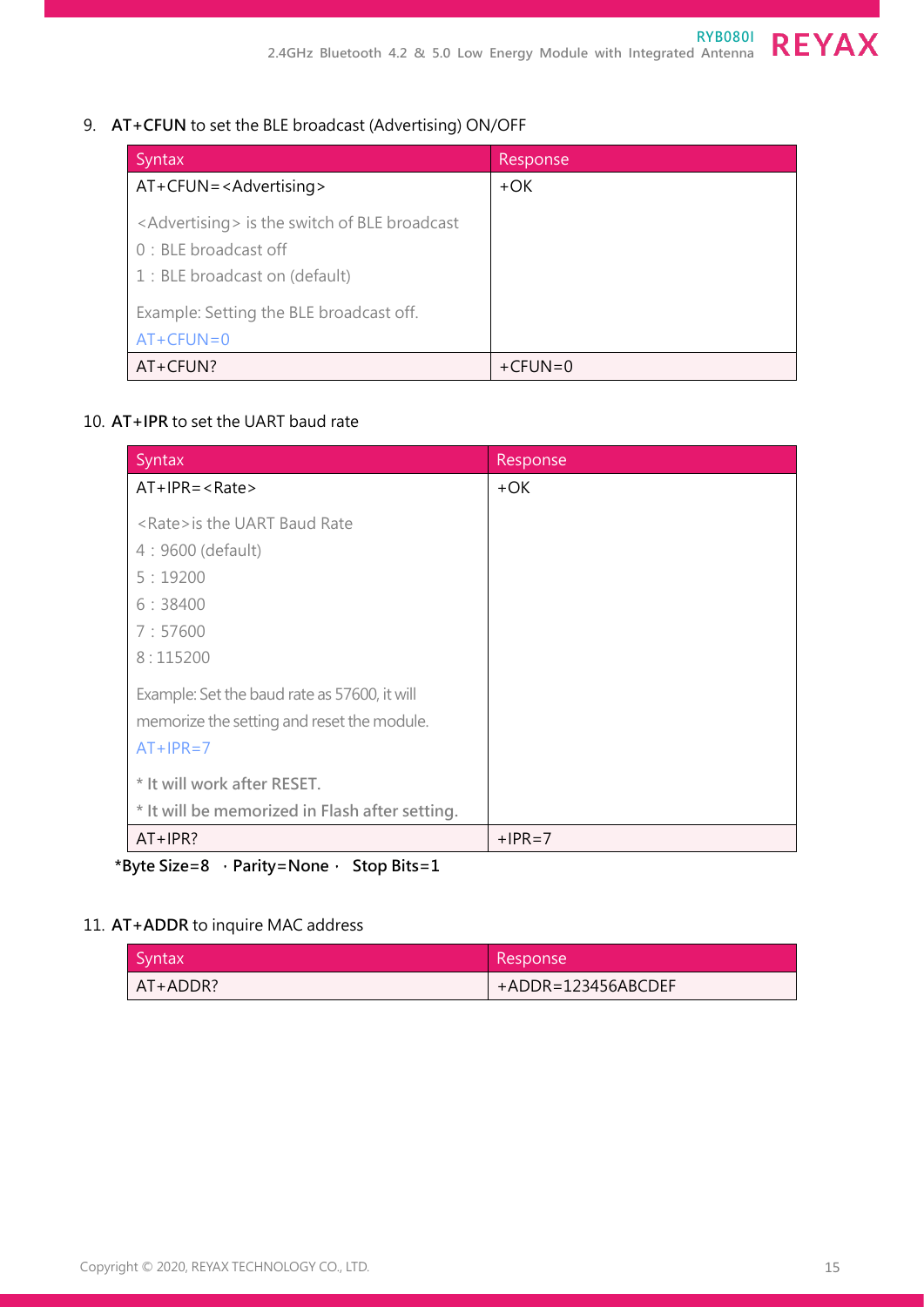12. AT + ENTER to set if needed to key in ENTER (OxOD OxOA) in the end of the commands

| Syntax                                                                                                                                             | Response   |
|----------------------------------------------------------------------------------------------------------------------------------------------------|------------|
| $AT + ENTER = <$ Status>                                                                                                                           | +OK        |
| <state> is whether needed to key in ENTER<br/>(OxOD OxOA) in the end of the commands.<br/><math>0:</math> no need<br/>1 : needed (default)</state> |            |
| Example: setting there is no need to key in<br>ENTER (OxOD OxOA) in the end of the<br>commands.<br>$AT + ENTER = 0$                                |            |
| * It will be memorized in Flash after setting.                                                                                                     |            |
| AT+ENTER?                                                                                                                                          | $+ENTER=0$ |

# 13. **AT+CONNECT?** to inquire the connection status

| Syntax      | Response                                                                    |
|-------------|-----------------------------------------------------------------------------|
| AT+CONNECT? | +CONNECT= <port1>, <port2></port2></port1>                                  |
|             | <port1>, <port2>are the status of two<br/>BLE protocol port</port2></port1> |
|             | 0: Unconnected                                                              |
|             | H: Connecting, represent "Host"                                             |
|             | C: Connecting, represent "Client"                                           |
| AT+CONNECT? | $+$ CONNECT=0, C                                                            |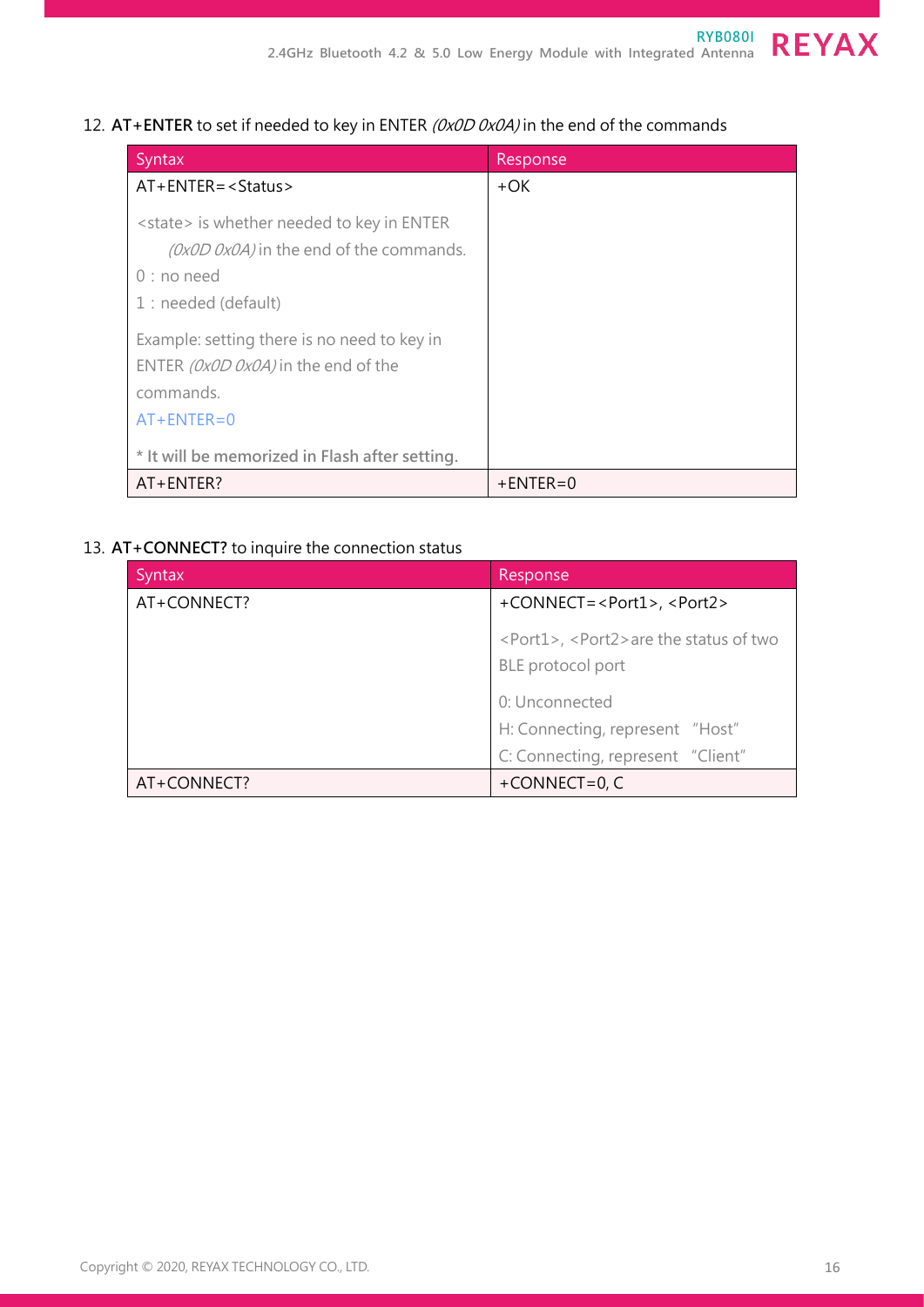# 14. **AT+SCAN** to scan the Peripherals near by the Central

| Syntax                                                                     | Response                                                                                                                                                                                                                                                                                                                                                               |
|----------------------------------------------------------------------------|------------------------------------------------------------------------------------------------------------------------------------------------------------------------------------------------------------------------------------------------------------------------------------------------------------------------------------------------------------------------|
| AT+SCAN<br>Example: Scan the Peripherals nearby which<br>can be connected. | $+ \ldots$<br>$+$ < NO. > , 0x < MAC > , < rssi ><br>$+$ < NO. > , 0x < MAC > , < rssi ><br>$+$ < NO. >,0x < MAC >, <rssi><br/><math>+</math> &lt; NO. &gt;,0x &lt; MAC &gt;, <rssi><br/><math>+</math> &lt; NO. &gt; , 0x &lt; MAC &gt; , &lt; rssi &gt;<br/>+Found <quantity></quantity></rssi></rssi>                                                               |
|                                                                            | <no.> item number of Peripherals:<br/><math>1 - 5</math><br/><mac> MAC address<br/><rssi> output power of Peripherals: -<br/>xxdBm &lt; Quantity &gt; quantity of found<br/>Peripherals; the maximum is 5.<br/><math>+</math><br/>+1:0x341513E481FA,<br/><b>BLE_MODULE</b><br/>,-46dBm<br/>+2:0x546C0E591BD2, BLE5_MODULE, -<br/>31dBm<br/>+Found 2</rssi></mac></no.> |

# 15. **AT+CON** the Central connect to a Peripheral by MAC address

| Syntax                                         | Response                              |
|------------------------------------------------|---------------------------------------|
| $AT+CON=$                                      | $++++<$ Role> <port></port>           |
| <mac> MAC address</mac>                        | <role> "H" represent "Host" ;</role>  |
| Example: The Central connect to the Peripheral | "C" represent "Client"                |
| whose MAC address is 123456ABCDEF              | <port>is the BLE protocol port</port> |
| $AT+CON=123456ABCDEF$                          | $+ + + + + + 11$                      |

\* Suitable for Reyax BLE products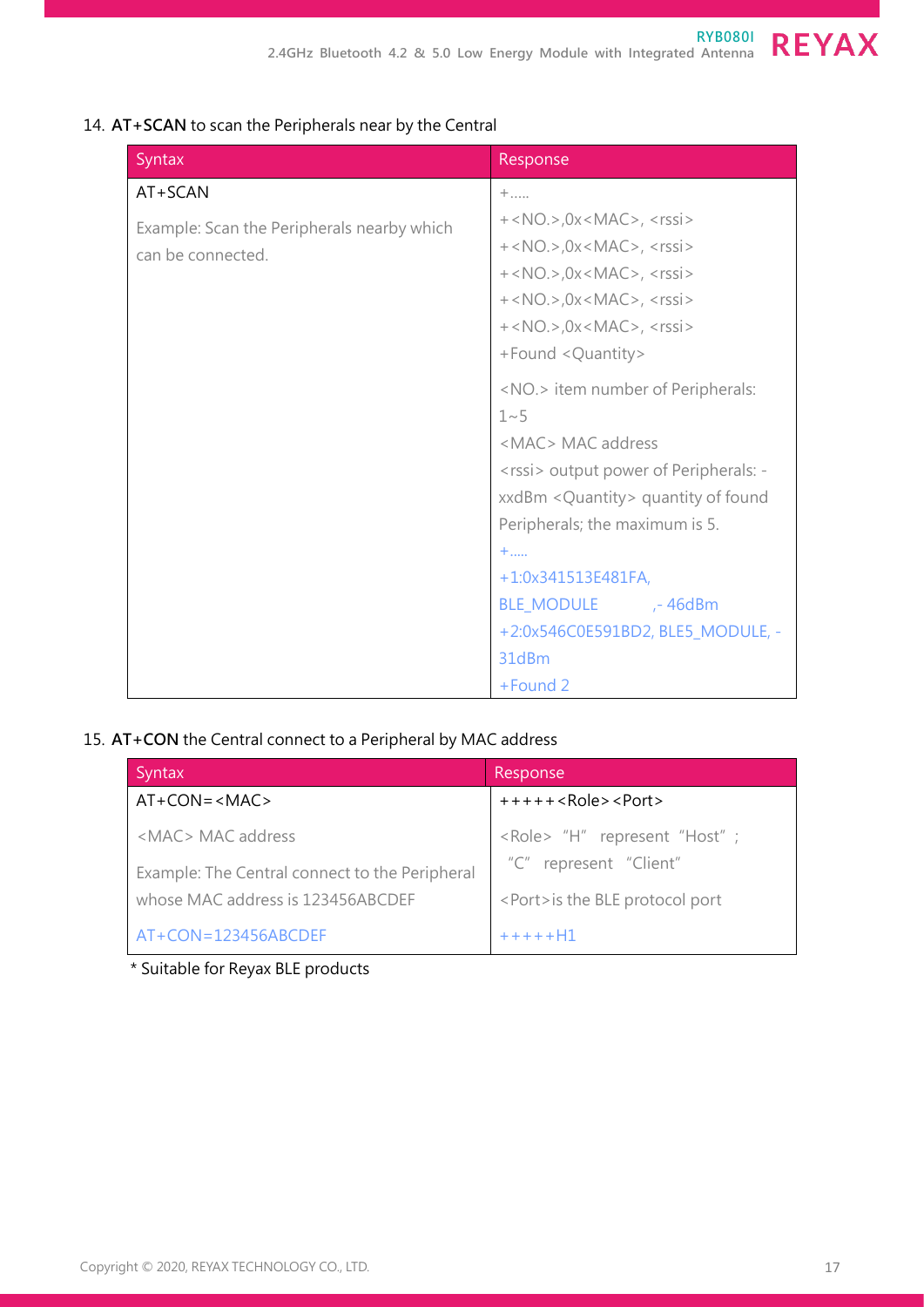## 16. **AT+CONT** The Central connect to a Peripheral by the item number from AT+SCAN

| Syntax                                                                                 | Response                                                                                                                  |
|----------------------------------------------------------------------------------------|---------------------------------------------------------------------------------------------------------------------------|
| $AT+CONT=$                                                                             | $++++<$ Role> <port></port>                                                                                               |
| <no.> the item number of the Peripherals:<br/><math>1~\sim~8</math></no.>              | <role> "H" represent "Host" ;<br/><math>^{\prime\prime}</math>C<math>^{\prime\prime}</math><br/>represent "Client"</role> |
| Example: The Central connect to the Peripheral<br>whose item number is 2 from AT+SCAN. | <port>is the BLE protocol port</port>                                                                                     |
| $AT+CONT=2$                                                                            |                                                                                                                           |

\* Suitable for Reyax BLE products

## 17. **AT+DCON** initiative disconnected

| <b>Syntax</b>                             | Response                              |
|-------------------------------------------|---------------------------------------|
| $AT+DCON=$                                | +----- <role><port></port></role>     |
| <port>is the BLE protocol port</port>     | <role> "H" represent "Host" ;</role>  |
| 0: disconnect Port1 & Port2               | "C" represent "Client"                |
| 1: disconnect Port1                       | <port>is the BLE protocol port</port> |
| 2: disconnect Port2                       |                                       |
| Example: BLE protocol port 1 disconnected |                                       |
| $AT+DCON=1$                               |                                       |

## 18. **AT+GPIO** to control the GPIO output is High or Low

| Syntax                                                                                                  | Response |
|---------------------------------------------------------------------------------------------------------|----------|
| $AT+GPIO = >, $                                                                                         | $+OK$    |
| < GPIO NO. > rang is 5/6/7<br><h l=""> GPIO output voltage is 0 represent Low,<br/>1 represent High</h> |          |
| Example: Setting the output of GPIO port 5 is<br>High.<br>$AT+GPIO=5,1$                                 |          |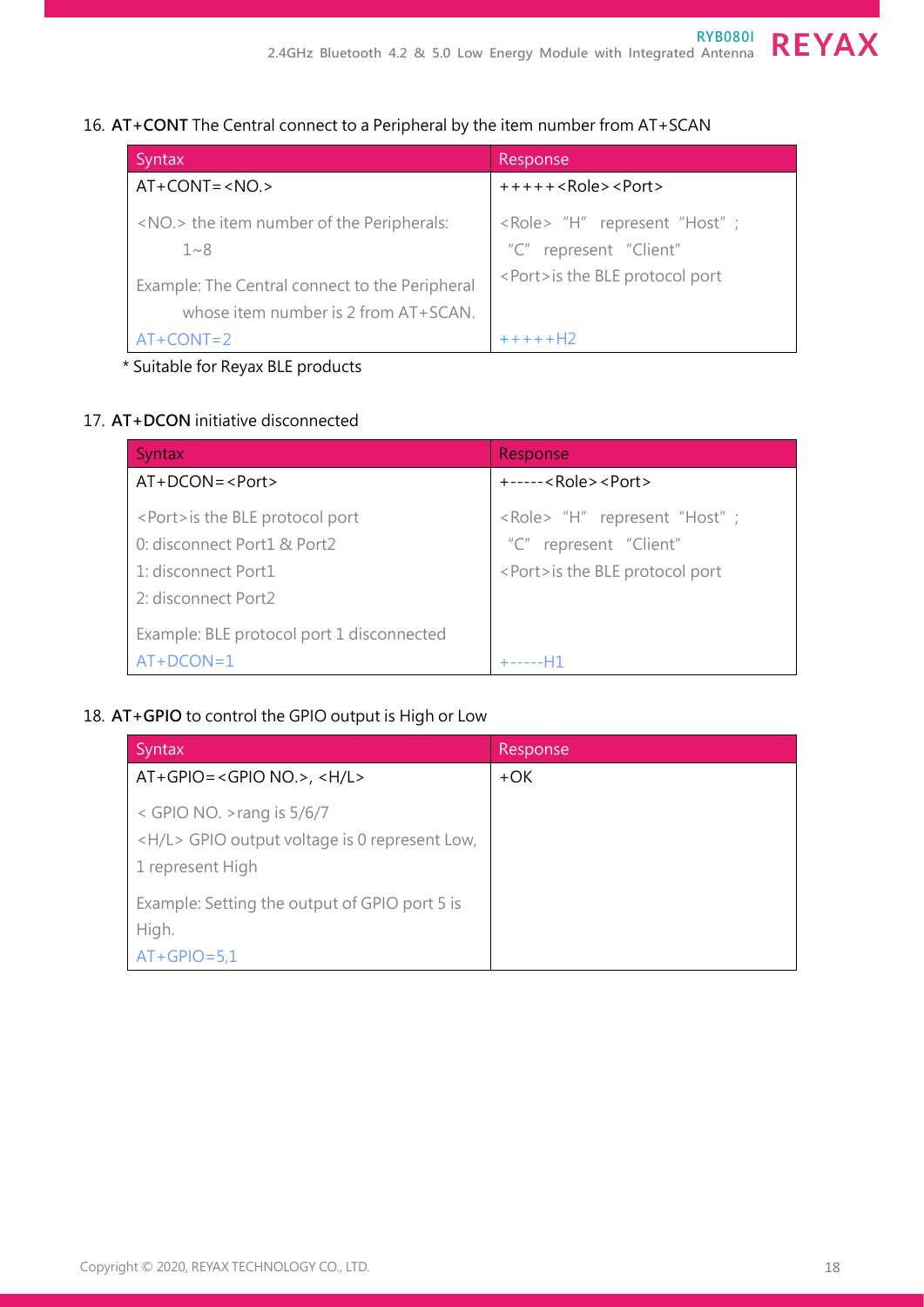19. Connecting received data and Receiving send data

| Data Format                                         | Response     |
|-----------------------------------------------------|--------------|
| [1] When connected with BLE device it will          | $+++++C1$    |
| show,                                               | $+$ MTU:65   |
| $++++<$ Role> <port></port>                         |              |
| +MTU: <data></data>                                 |              |
| <role> "H" represent "Host" ;</role>                |              |
| "C" represent "Client"                              |              |
| <port> the serial number of protocol port is</port> |              |
| $1$ or $2$                                          |              |
| <data> the MAX data Byte of a single packet</data>  |              |
| Example: Protocol 1 built the connection, the       |              |
| role is Client, the data can be delivered by a      |              |
| single packet is 62Bytes (MTU-3)                    |              |
| [2] Receiving data format :< RxData>                | <b>FGHIJ</b> |
| <rxdata></rxdata>                                   |              |
| <rxdata> is the received data</rxdata>              |              |
| Example: When received the characters FGHIJ         |              |
| through the UUID FFF1 from the remote.              |              |
| [3] Receiving data format 2 (using UUID FFF4)       | 1: FGHIJ     |
| <port>:&lt; RxData &gt;</port>                      |              |
| < Port>: the number of BLE protocol port            |              |
| <rxdata>: received data</rxdata>                    |              |
| Example: As receiving the character string          |              |
| "FGHIJ" via protocol port 1 through UUID FFF4       |              |
| from the Client                                     |              |
| [4] Sending data                                    | $+1:OK$      |
| <txdata></txdata>                                   | $+2:OK$      |
| <txdata>: the data going to be sent</txdata>        |              |
| Example: Sending "ABCDE" to BLE protocol            |              |
| port 1 & 2 through UUID FFF4                        |              |
| <b>ABCDE</b>                                        |              |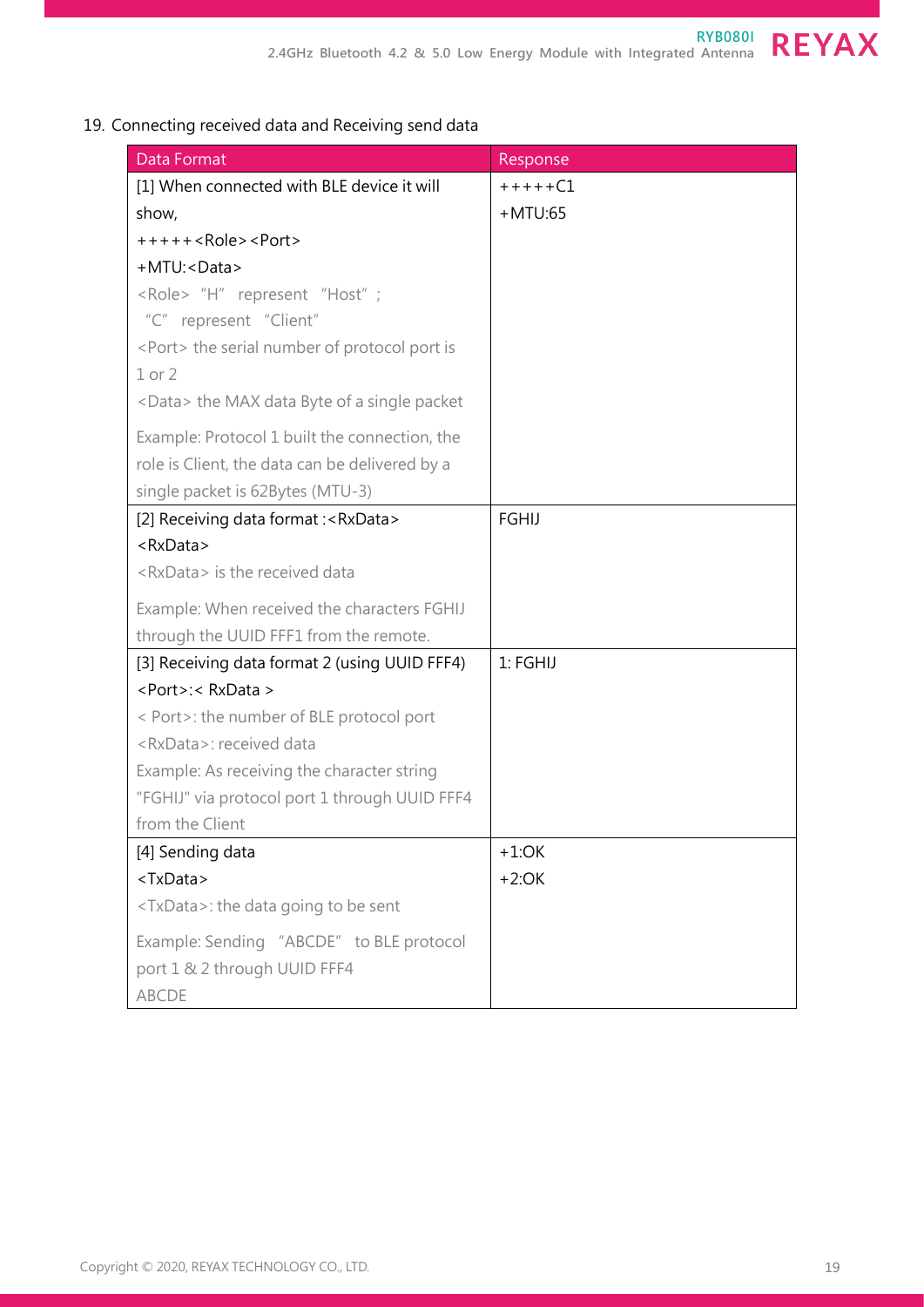| [5] Specified port sending data (Specified BLE                       | $+2:OK$ |
|----------------------------------------------------------------------|---------|
| protocol port send data)                                             |         |
| <port>&gt;<txdata></txdata></port>                                   |         |
| < Port>: the number of BLE protocol port                             |         |
| <txdata>: the data going to be sent</txdata>                         |         |
| Example: Sending "ABCDE" to BLE protocol<br>port 2 through UUID FFF4 |         |
| 2>ABCDE                                                              |         |
| Under this mode, the amount of TxData can't                          |         |
| be over with MTU size -5.                                            |         |
| Example: If the MTU is 62 Bytes then the                             |         |
| biggest amount of TxData is 60. (If including                        |         |
| "enter", "enter" contains 2 Bytes)                                   |         |

# 20. **AT+CGMS?** reading information of software versions

| <b>Syntax</b> | Response               |
|---------------|------------------------|
| $AT+CGMS?$    | +CGMS=RYB080I_56312E30 |

# 21. Other response messages

| Syntax      | Response     |
|-------------|--------------|
| After RESET | +READY       |
|             | $+ENTER = 1$ |

**\* Our Company is not responsible for any technical malfunction or other problems if users modify the module by themselves.**